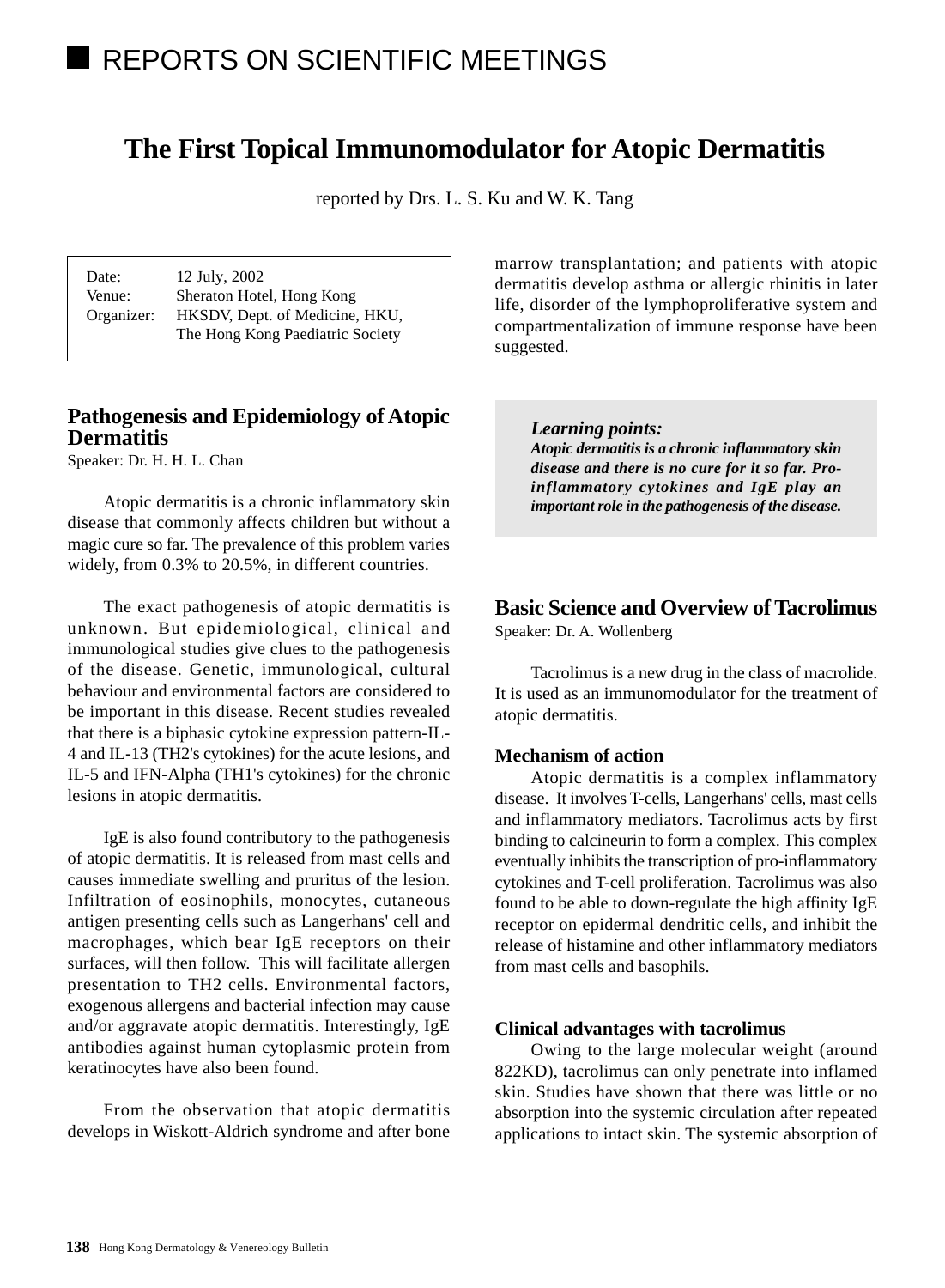this drug through lesional skin is also minimal and that declines rapidly as the lesions start to heal.

Another major benefit of this new drug is that it does not affect collagen synthesis and thus does not cause skin atrophy. The concentration of collagen precursors had been shown to remain unchanged in tacrolimus treated areas and there was no decrease in the skin thickness when compared with topical steroids.

Although tacrolimus by itself is not bactericidal, the density of colonization of *Staphylococcal aureus* was also found to be reduced as the skin condition improved.

High efficacy rates of tacrolimus in the treatment of atopic dermatitis have been shown in multicentre trials. Patients usually have significant improvement within the first few days of treatment. And in paediatric patients, 0.03% tacrolimus had been shown to be as effective as that at 0.1%.

#### **Clinical disadvantages with tacrolimus**

Local irritation, such as burning sensation, is the most common adverse effect with tacrolimus. But it usually subsides within a few days when the skin heals. Folliculitis might occasionally occur with the ointment preparation.

Tacrolimus cannot be considered as a "cure" for atopic dermatitis. It is most efficacious in treating mild to moderate but not severe disease. Continuous treatment is needed to maintain clinical improvement.

#### *Learning points:*

*Tacrolimus is an immunomodulator belonging to the macrolide group. It has shown promising results in the treatment of atopic dermatitis at no expense of skin atrophy and systemic side effects.*

# **Clinical Experience of Tacrolimus Ointment in Japan**

Speaker: Dr. M. Ohtsuki

Tacrolimus is a macrolide derived from Streptomyces isolated from a soil sample taken from Mountain Tsukuba in Japan. In 1999, Japan was the first country in the world to launched tacrolimus ointment as a novel treatment agent for atopic dermatitis. Being a topical immunomodulators, tacrolimus ointment is the first in a new class of atopic dermatitis treatment. After extensive experience from over two years of clinical use, its safety was gradually assured and led to the adoption of its long-term use in Japan.

Tacrolimus ointment was developed in Japan, Europe and the US, with more than 12,000 patients enrolled into various studies. A two-year open-label noncomparative Japanese phase III trials for 0.1% tacrolimus ointment in adult atopic dermatitis was discussed. Its strength was equal or superior to betamethasone valerate as an anti-inflammatory agent. It had rapid onset of action on eczema over the face and neck as well as acute and sub-acute lesions over the trunk. Eczema with severe lichenification or prurigo took longer time to resolve. Although all these symptoms could be improved by long-term tacrolimus application (monotherapy), quicker response was expected by the preceding use of topical steroid (sequential therapy). It was also recommended that for very severe eczema, initial use of potent steroid could alleviate the condition quickly and then followed by tacrolimus therapy. Skin atrophy due to topical steroid was improved with long term use of tacrolimus, probably due to its steroid sparing effect. The reduction in irritation and burning was obvious with time. The blood concentration of tacrolimus in long term follow up was transient and trivial. The incidence of folliculitis was 6.3%, impetigo was 0.3%, superficial fungal infection was 0.5% and herpes simplex was 1.5%. It was found that the incidence of skin infections markedly decreased in the second year of treatment.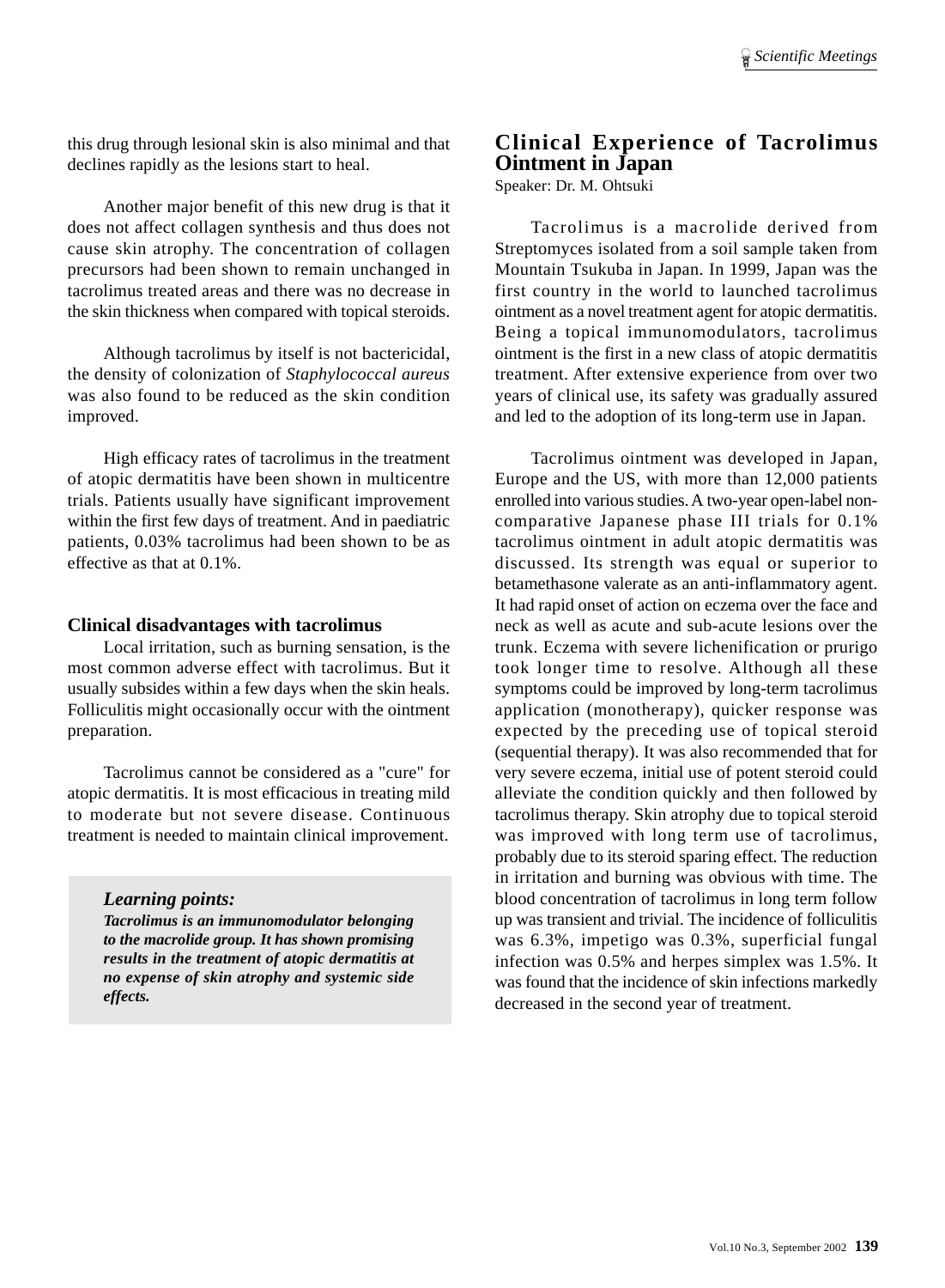In another controlled double-blinded Japanese phase III paediatric trial, vehicles, 0.03% and 0.1% tacrolimus ointment were compared. Tacrolimus ointment 0.1% and 0.03% were found to be more effective than vehicles and the difference in efficacy between 0.1% and 0.03% tacrolimus ointment in paediatric patients was less marked than in adult studies. Tacrolimus ointment provides a beneficial treatment option to physicians and patients and is one of the most important products for long-term atopic dermatitis control. As tacrolimus is still a new agent, there is a need for further investigation in its therapeutic role.

#### *Learning points:*

*Tacrolimus ointment provides a beneficial treatment option to physicians and patients and is one of the important products for long-term atopic dermatitis control.*

# **Clinical Experience of Tacrolimus Ointment in Europe**

Speaker: Dr. J. Berth-Jones

Tacrolimus ointment has been approved for the treatment of severe atopic dermatitis in the US, Japan, the European Union, Canada and Switzerland. Clinical studies involving more than 10,000 patients performed during its global development have shown that tacrolimus monotherapy was effective for short-term and intermittent long-term treatment of atopic dermatitis on affected body surface areas of up to 100%.

A European long-term trial of tacrolimus monotherapy, with topical steroid completely withheld for a prolonged period of time, showed that patients on 0.1% tacrolimus demonstrated continuous and progressive benefit. The long-term safety profile of tacrolimus ointment observed in this study was similar to that of short-term trials. Another European/Canadian trial on paediatric patients 2-15 years of age with moderate to severe atopic dermatitis compared 0.1%,

0.03% tacrolimus with 1% hydrocortisone acetate ointment. The results showed that both 0.1% and 0.03% tacrolimus were significantly more effective than 1% hydrocortisone acetate ointment. Thirty-nine percent of children treated with tacrolimus ointment 0.03% showed excellent improvement (=90%) in disease status or clearance compared with 16% of patients in the hydrocortisone group (p=0.001). Improvement was seen as early as three days after commencement of treatment. By week one, tacrolimus 0.03% therapy led to 46% reduction in pruritus scores, compared with a 33% reduction with hydrocortisone acetate. The differences were more pronounced at the end of treatment, namely 58% and 31% respectively. It was also found out that greater improvement was achieved with tacrolimus 0.1% than with 0.03% concentration.

The speaker remarked that the potency of tacrolimus was comparable to class III topical steroid and there was no dose restriction for tacrolimus ointment. Adult patients can be treated with 0.1% tacrolimus twice a day during the acute phase and switch to 0.03% tacrolimus twice a day for maintenance. Paediatric patients should only be treated with 0.03% tacrolimus throughout. The followings are some good indications for tacrolimus: the presence of steroid dependence, steroid phobia, steroid allergy, steroid side effects and tachyphylaxis. Sensitive skin regions like the face are good indications as well.

In conclusion, tacrolimus ointment is safe and effective for long-term treatment of moderate to severe atopic dermatitis. Long-term studies have shown that about 75% of adult and pediatric patients benefit from monotherapy with tacrolimus ointment. Long-term follow up has shown no changes in the safety profile.

*Learning points: The lack of atrophogenic potential of tacrolimus is a major advantage that may indicate the potential use of this new agent as first line therapy.*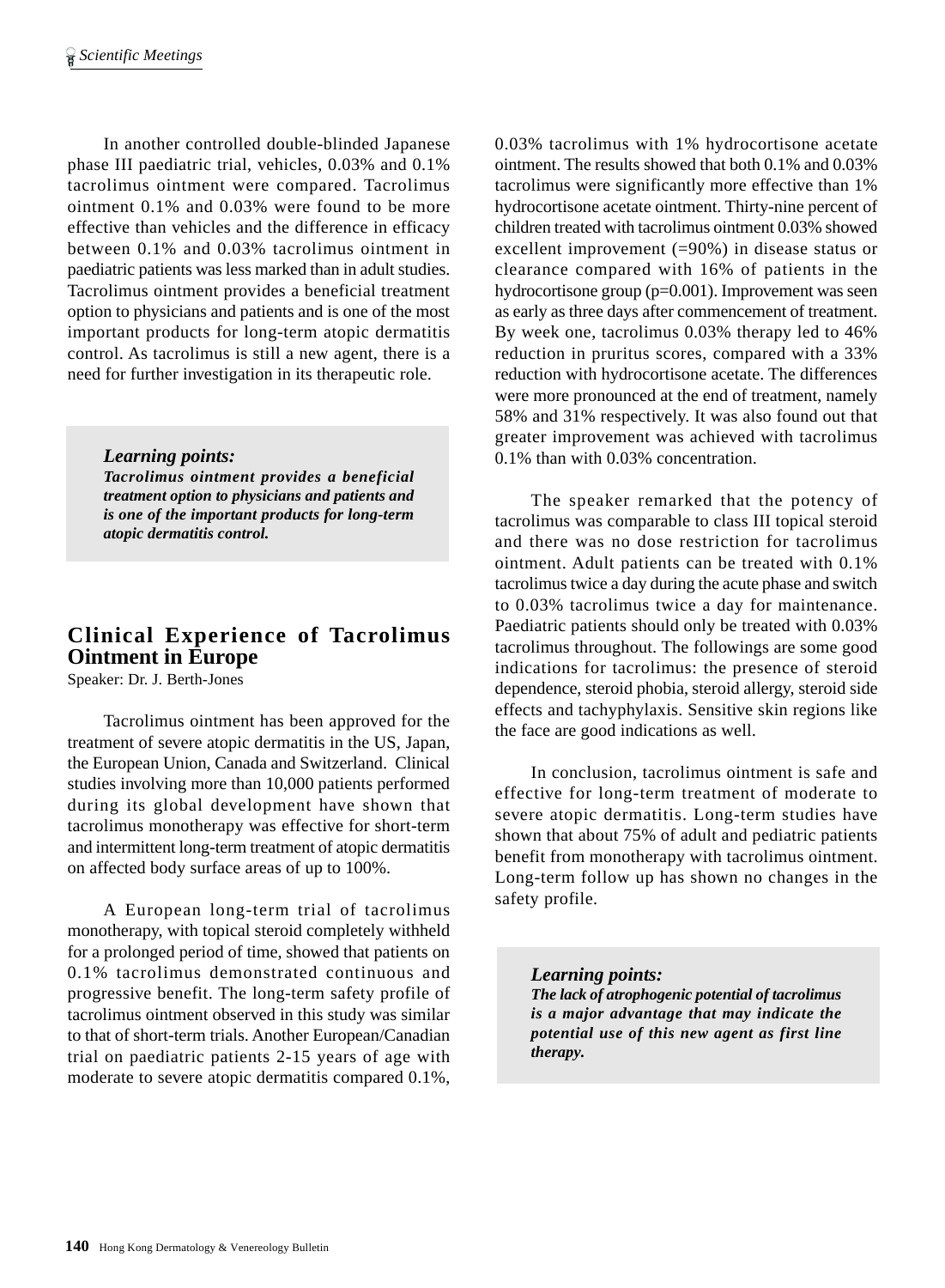# **Annual Scientific Meeting 2002**

reported by Drs. K.K. Ho, L.S. Ku, and W.K. Tang

| Date:      | 14 July, 2002             |
|------------|---------------------------|
| Venue:     | Sheraton Hotel, Hong Kong |
| Organizer: | <b>HKSDV</b>              |

# **New Fellows' Forum**

# **Pityriasis Rubra Pilaris: A Study of 21 Cases in Hong Kong**

Speaker: Dr. A. Y. P. Fung

Pityriasis rubra pilaris (PRP) is an uncommon erythematous papulosquamous disorder characterized by erythroderma, palmoplantar keratoderma and follicular hyperkeratosis. Often exhibited at clinical meetings because of its rarity and difficulty in management, its aetiology remains unknown. Griffiths categorized patients with PRP into five clinical types based on age of onset, clinical features, course and prognosis. A sixth type has also been suggested which occurred in patients with human immunodeficiency virus (HIV) infection. While it is uncertain if this addition is justified, Griffiths' classification has not been universally accepted. Other classifications have been proposed in the literature and local data regarding this issue is scanty.

To date, the majority of reports concerning PRP have dealt with white Caucasian patients. Despite some data on Asian and African subjects, affected Hong Kong Chinese have never been studied. In addition, previous studies on PRP were often limited by the lack of specific clinico-pathologic criteria for diagnosis. With the above issues and background in mind, the first PRP study at the Hong Kong Social Hygiene Service was performed.

Twenty-one Chinese patients seen at the Hong Kong Social Hygiene Service, from 1986 to 1999, with a clinical and histological diagnosis consistent with PRP were studied. Unlike previous studies, a specific list of inclusion criteria for diagnosis of PRP had been drawn up for patient selection. There were no sex difference in adult onset PRP but a female preponderance was noted in the juvenile group. No precipitating factors were identified and familial PRP was not encountered. Thirteen patients had classical adult PRP (Type I), two had the atypical adult form (Type II) and four had the circumscribed juvenile form (Type IV). Two patients could not be categorized according to Griffiths' classification and could represent a variant or another disorder. Erythroderma, follicular hyperkeratosis and palmoplantar keratoderma were helpful diagnostic features, but the presence of follicular papules at dorsal proximal phalanges was an unreliable sign. Acute onset of eruption was a favourable prognostic factor and PRP Type I had the best outcome, with 69% remitting after a mean duration of 23 months. Acitretin (or etretinate before 1997) was the most frequently used systemic therapy. Eight out of eleven patients with PRP Type I treated for a mean duration of 13 months resulted in complete clearing.

Local data was compared with those from other published series. In contrast to recent studies, this series found focal acantholytic dyskeratosis to be an incidental rather than a discriminating histological feature of PRP. The lack of standardized diagnostic criteria for PRP and inconsistency in patient selection had made comparison of study results between different groups impossible and occasionally meaningless. In order to facilitate discussion and progress in the study of PRP, a standardized, universally accepted clinico-pathological diagnostic criteria should be drawn up and based upon in all future studies. This would provide a uniform standard by which patients and treatments can be evaluated. A list of inclusion criteria for patient selection was proposed. A better categorization scheme would include a systemic way to describe the probability of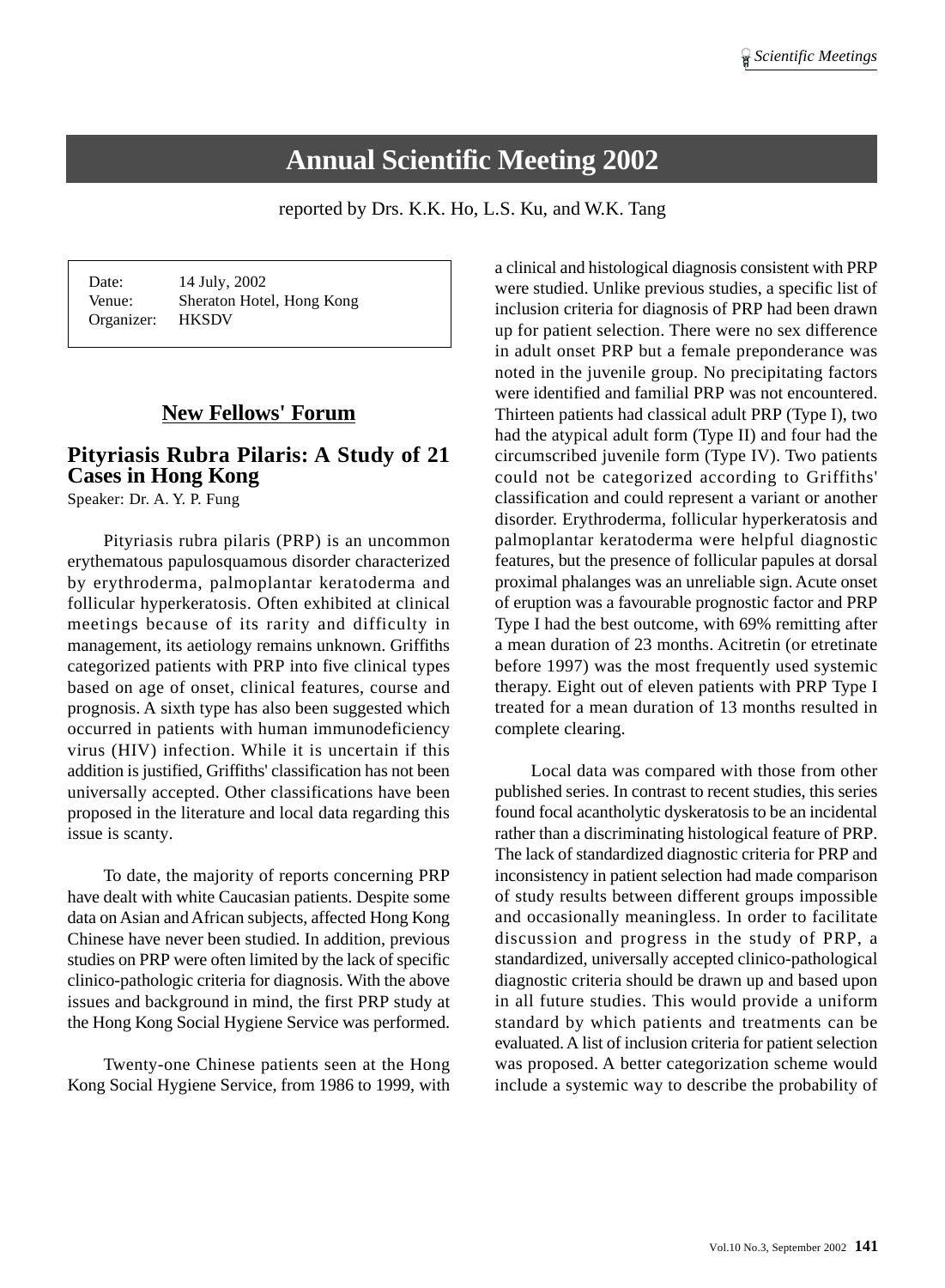having PRP, such as definite, probable and possible. A list of universally accepted diagnostic criteria for PRP would require the work of an international study group.

*Learning points:*

*Pityriasis rubra pilaris (PRP) is an uncommon erythematous papulosquamous disorder of unknown cause. The disease is characterized by erythroderma, palmoplantar keratoderma and follicular hyperkeratosis. Unfortunately, there are no standardized diagnostic criteria for this disease.*

# **New Fellows' Forum**

### **A Cross-Sectional Survey on the Cutaneous Disorders among Asian Patients Infected with Human Immunodeficiency Virus in Hong Kong** Speaker: Dr. T. Y. Ho

Human immunodeficiency virus (HIV) infected individuals are more susceptible to skin problems. In this presentation the speaker shared her experience in the skin problems found in HIV-1 infected patients.

A cross-sectional study was conducted in a local health centre for HIV infected patients in 2000. The point prevalence and cumulative incidence of cutaneous disorders were determined. The screening process consisted of record review, patient interview and a full skin examination.

One hundred and eighty-six HIV-positive patients were recruited. The average duration of known HIV infection was 43.0 months. Sixty-eight percent were on HAART for an average duration of 19.6 months.

Ninety-four percent (175 of 186) subjects suffered one or more cutaneous disorder after HIV infection had been diagnosed. The most common skin disorders in descending order were: tinea pedis, eczema, onychomycosis, seborrhoeic dermatitis and drug reaction. For point prevalence, 86% (160 of 186) patients had one or more cutaneous disorder. Tinea pedis was again the most common, followed by onychomycosis, eczema, seborrhoeic dermatitis and lipodystrophy.

It was found that the male sex was independently associated with more skin problems, both for cumulative incidence and point prevalence. Patients on HAART were found to have more, but statistically insignificant, skin problems during their course of HIV infection. A low tough CD4 count was also associated with more skin problems. The skin conditions that could be related to HAART included lipodystrophy, nail changes (acute paronychia, ingrown toe nail and nails dystrophy), chelitis, pigmentary changes and xerosis. Nineteen percent (21 of 109) patients developed lipodystrophy after treated with protease inhibitors for three months or longer. The finding concurred with other studies.

Distal and lateral onychomycosis was the most common onychomycosis. As in the local general population, Trichophyton rubrum was the most frequently isolated fungus.

Forty-one (22%) cases had been found to have one or more allergic skin condition. The most frequently incriminated drug was cotrimoxazole. For antiretrovirals, nevirapine was the most common cause of drug allergy.

Herpes zoster was common in HIV infected patients and thirty one percent of these patients had a positive history. Primary care doctors should consider underlying HIV infection in sexually active patients with herpes zoster, especially if there is recurrent attack.

*Learning points: Skin disorders are common in HIV infected patients. HIV infection should be looked for in sexually active patients with herpes zoster, especially those with recurrent episodes.*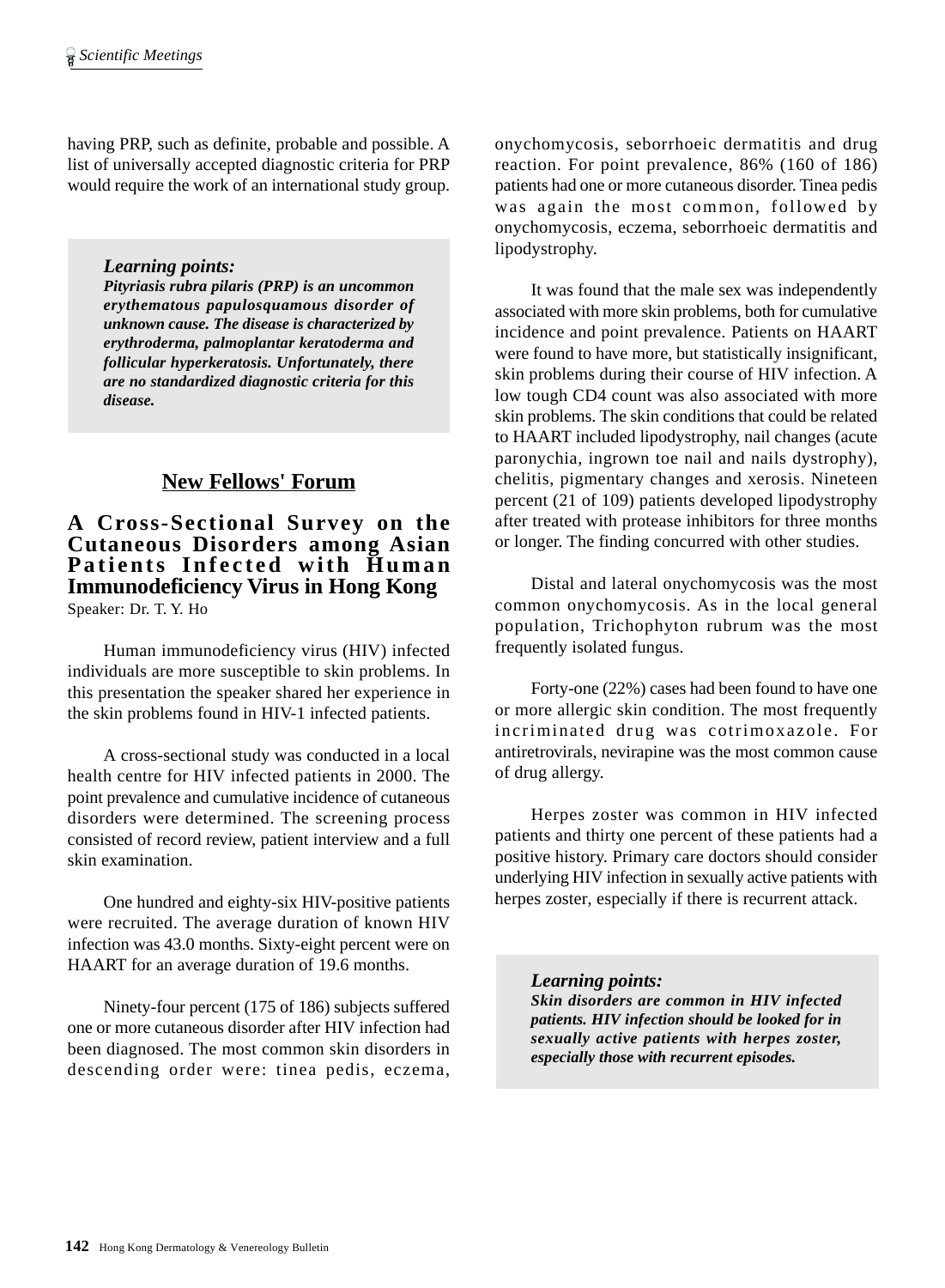# **New Fellows' Forum**

#### **A Study on the Role of Food in Early and Delayed Aggravation of Atopic Dermatitis in Chinese Children**

Speaker: Dr. F. W. K.Yu

Atopic dermatitis (AD) is one of the commonest paediatric skin diseases. In AD, there is an increase in TH-2 but a decrease in TH-1 response. These lead to an aggravated immediate type but a decreased delayed type of hypersensitivity reaction. In a survey of AD patients in a government clinic in Hong Kong, 44.1% of patients gave a history that food might aggravate their AD. Seafood, egg, beef, milk and fried food were the most common items quoted.

The speaker conducted a pilot study on the role of food as an aggravating factor in Chinese AD children. The pattern of food prick test, food patch test, their sensitivity and specificity as well as the validity of the double-blind placebo-controlled food challenge (DBPCFC) in the identification of culprit foods were studied. Chinese patients aged between four and 25 years with AD were recruited from the Paediatric Dermatology Clinic of Prince of Wales Hospital, Hong Kong. All patients with AD attending the clinic during the study period were given a questionnaire to inquire about any history of possible food induced exacerbation of eczema. Those with suspected food allergy were then recruited for skin prick test, DBPCFC and dimethylsulfoxide food test (DIMSOFT test). The latter was a form of food patch test developed by Breneman using a suspension of food products in dimethylsulfoxide. Lobster and shrimp were chosen to be the challenge for all the patients because they had the highest frequency of positive skin prick tests. DBPCFC was conducted in three days and the clinical severity was scored on a SCORAD chart. At the end of the study period, if no immediate reaction was detected, an open food challenge, in form of a meal, was given. The patients were assessed again three days later using the SCORAD chart.

Skin prick tests against crab, lobster, shrimp, codfish, peanut and tuna were found to have the highest positive rates (26.8%, 24.4%, 22.0%, 14.6% and 14.6%, respectively). The pattern of prick test positivity was very similar to those of Guangzhou, Taiwan and other Asian countries, with crustacean seafood being the commonest positive items. A significant correlation was

shown between prick test positivity for lobster and concomitant asthma and atopic diseases (p=0.024 and 0.0106 respectively).

In DBPCFC, three patients out of 22 tested showed aggravation after taking lobsters capsules and one after taking shrimp capsules. The casual relationship of aggravation to food in these patients might need to be confirmed by repeated re-challenge with DBPCFC, as the severity and extend of AD tended to fluctuate naturally by itself. It was also found that history of hypersensitivity was not useful in predicting which patient would react to food challenge. In the study, none of the patients with positive prick test to lobster or shrimp showed any immediate reactions on DBPCFC. This could be explained by changes in the permeability of the intestine and neutralization by IgA in the intestinal mucosa and serum. No false negative prick results for immediate reactions were noted. RAST test was not performed in this study because when tested with DBPCFC, skin prick test and RAST resulted had very similar sensitivities and specificities.

In conclusion, this pilot study confirmed that in Hong Kong crustacean seafood were the foods that were most commonly considered by patients as an aggravation factor for their AD and had the highest incidence of positive prick test. In DBPCFC, no immediate or delayed symptoms occurred in both lobsters and shrimps. The predictive value of prick tests for immediate allergy was thus zero for these two kinds of foods. Aggravation after DBPCFC with lobster or shrimp occurred only in a small proportion of children with AD. Patients' history, prick test, patch test and immediate reaction to DBPCFC did not have very reliable predictive value for such aggravation. Further large-scale study with repeated challenge for positive patients may be needed in the future.

#### *Learning points:*

*In Hong Kong crustacean seafood were the foods that were most commonly considered by patients as an aggravation factor for their AD and had the highest incidence of positive prick test. However, patients' history, prick test, patch test and immediate reaction to DBPCFC did not have very reliable predictive value for such aggravation.*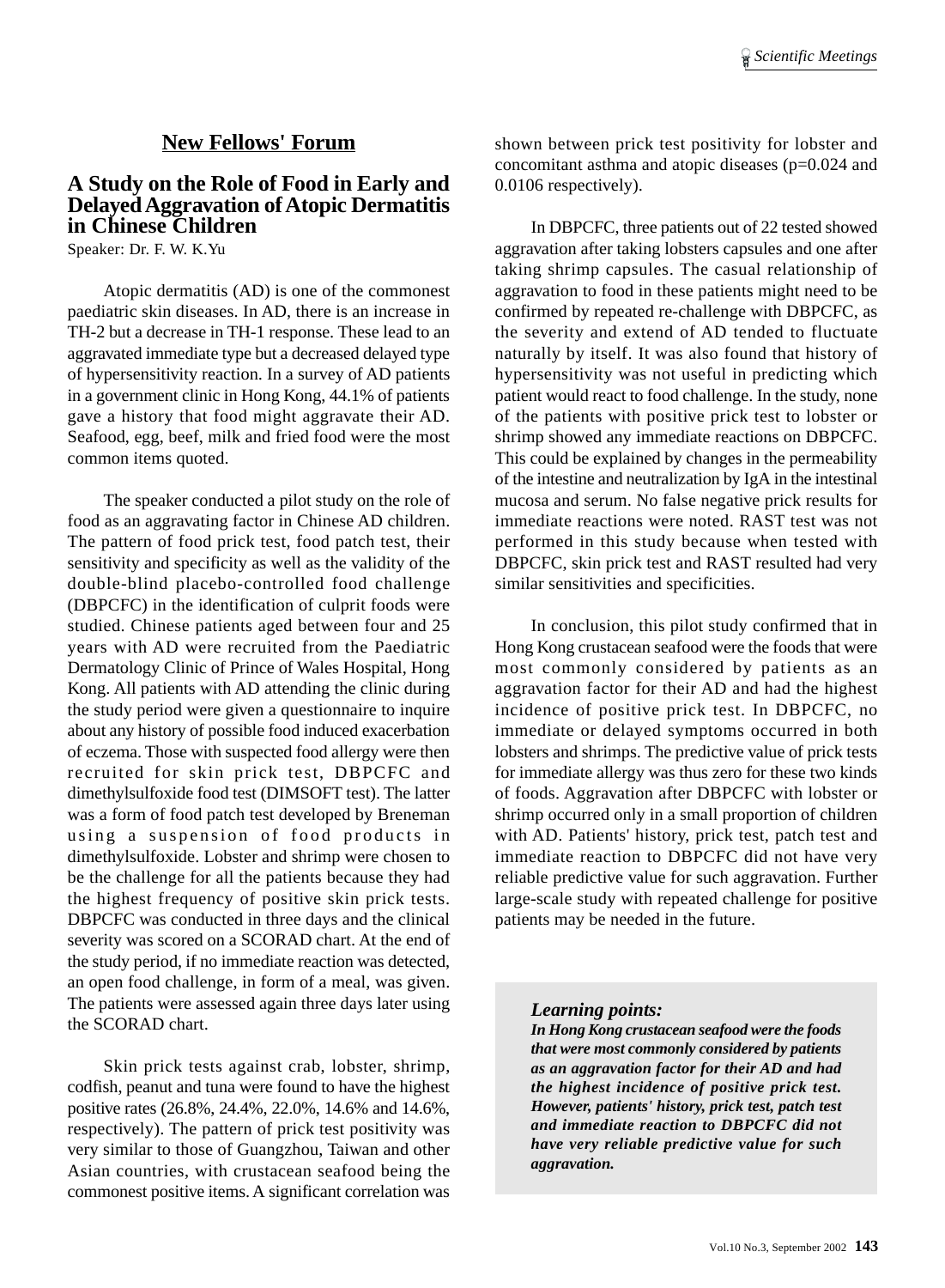# **New Fellows' Forum**

## **Acquired Bilateral Nevus of Ota-like Macules: A Review**

Speaker: Dr. A. Y. M. Lam

The speaker began with the definition of acquired bilateral nevus of Ota-like macules (ABNOM), as this pigmentary disorder is known by different names in various literatures such as nevus fusco-caeruleus zygomaticus, Hori's nevus, acquired circumscribed dermal facial melanocytosis. The clinical significance of ABNOM in Asians is listed in Table 1.

**Table 1.** Clinical significance of ABNOM in Asian

- 1. It is a common disorder
- 2. It may be unrecognised or misdiagnosed
- 3. Western doctors are unfamiliar with this disorder
- 4. It causes much cosmetic concern
- 5. It is amenable to treatment

#### **Definition**

ABNOM is an acquired late onset pigmentary disorder occurring bilaterally and symmetrically over the face. It is characterized by speckled and confluent brownish blue or slate-gray pigmentation. The commonest sites of involvement are malar regions, temples, root of nose, alae nasi, eyelids and the forehead. Typically, the mucosa is not involved.

#### **Epidemiology**

In a large-scale study, the overall incidence was 0.8%. There was marked female preponderance with male to female ratio of 1:6. In one study, the incidence in female alone was 1.2% to 2.4%. ABNOM has only been described in Orientals like Japan, Taiwan, Thailand, Singapore and Hong Kong. There has been controversy regarding the age of onset. According to speaker's experience, the usual age of onset was twenties and patients sought medical advice in their thirties.

#### **Clinical features**

The lesions consist of asymptomatic symmetrical, bilateral speckled macules over the malar region of both cheeks with a mixed hue of brown, slate-gray or blueblack colour. Various sites may be affected, the

involvement frequency of zygomatic regions, alae nasi, root of nose, temples, upper eyelids were 96.4%, 35.7%, 25%, 17.8% and 3.5% respectively. Unlike nevus of Ota, there is no involvement of the conjunctiva, buccal mucosa or palatal mucosa.

#### **Histopathology**

The main changes are in the papillary dermis. Elongated slender melanocytes are dispersed between the collagen fibres of subpapillary dermis. Usually the epidermis appears normal.

#### **Pathogenesis**

The pathogenesis of the condition is still unknown. But several theories have been put forward such as dropping off of epidermal melanocyte, migration of hair bulb melanocytes and reactivation of pre-existing latent dermal melanocytes. The triggering factors may be dermal inflammation, ultraviolet radiation or hormonal changes in pregnancy.

#### **Differential diagnosis**

The differential diagnoses are freckles, lentigines, melasma, post-inflammatory hyperpigmentation, pigmentary incontinence due to various causes and bilateral nevus of Ota. Typical cases usually post no diagnostic problems. However it may confuse the clinician if a thirties Oriental patient present a mixed picture of lentigines, freckles, melasma, postinflammatory hyperpigmentation and ABNOM.

#### **Treatment**

Chemical peeling and cryotherapy are not effective for ABNOM. Effective treatments for ABNOM include dermabrasion, Q-S Ruby laser, Q-S Nd:YAG laser and Q-S Alexandrite laser. Multiple sessions are usually required for optimal results. The common complications are post-inflammatory hyperpigmentation and temporary hypopigmentation.

*Learning points:*

*ABNOM is common in oriental patient. It causes much cosmetic concern but is amenable to various laser treatment modalities.*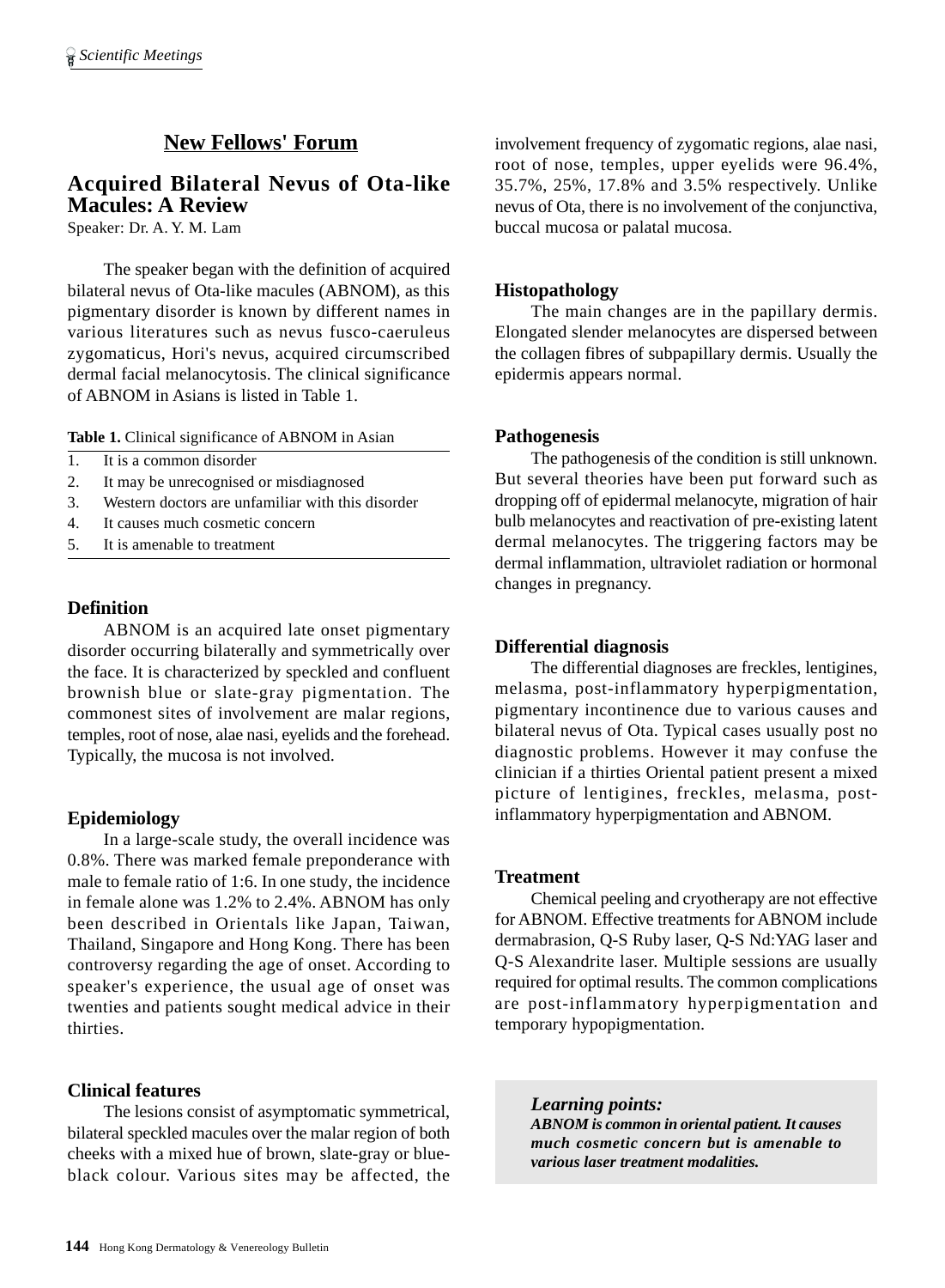#### **Update on a New Topical Immunomodulator, Pimecrolimus, for Atopic Dermatitis**

Speaker: Dr. D. Varigos

Atopic dermatitis (AD) is a highly prevalent condition affecting the quality of life of children and their families. The incidence is around 10-20% among children in developing countries and its trend is increasing. The clinical presentation of AD usually begins within the first five years.

#### **Management of AD**

In the management of AD, causes that lead to flare of AD should be sought. In case of acute flare up, concomitant bacterial or viral infection must be looked for and treated. The presence of chronic exposure of allergens and non-compliance are the causes for chronic or persistent flare up in AD.

#### **Topical steroid**

The management of AD relied on topical steroids as an anti-inflammatory agent for many decades. However, there are concerns about the side effects of topical steroid in prolonged usage. The cutaneous side effects are skin atrophy, telangiectasia, acneiform eruption and tachyphylaxis, whereas the systemic side effects include Cushing syndrome and osteoporosis. Because of these side effects, parental phobia of topical steroid reduces the compliance and explains the poor control and frequent relapses in certain cases.

#### **Pimecrolimus**

By understanding more about T cells and cytokines in the pathogenesis of AD, Pimecrolimus, one of the topical calcineurin inhibitors, is one of the new drugs targeting specifically at the disease process.

Pimecrolimus, a non-steroidal topical antiinflammatory agent, has low permeation to skin, which specifically reduces T cell inflammation and cytokines. Therefore, it has none of the side effects of topical steroid such as skin atrophy and metabolic actions. Because of the low permeation, it has minimal systemic immunosuppression in clinical model.

Clinical trials have been conducted from infant to adult in well-designed double blind placebo controlled trial. Pimecrolimus demonstrated significant improvement and less flare up of AD in comparison with vehicle. The clinical effects on pruritus, erythema and eczema activity severity score (EASI) were observed to improve from the first week to twenty-four weeks. The clinical side effects of itchiness and burning sensation were not different from vehicle.

Concerning the safety of pimecrolimus, the drug demonstrated no photocarcinogenic, photoallergic or phototoxic effect in photobiology. In addition, there was minimal systemic absorption and cumulative side effect in prolonged usage in patients aged three-month-old or above for up to one year.

In conclusion, pimecrolimus is one of the new topical treatments of AD with similar efficacy to topical steroid with no skin atrophy and minimal systemic immunosuppression. As with all new therapies, the place of pimecrolimus in every day treatment of AD needs further studies.

#### *Learning points:*

*Pimecrolimus is one of the non-steroidal topical immunomodulatory agents in the treatment of AD which does not carry the side effects of topical steroid.*

#### **Clinical Application of Lasers in Asians**

Speaker: Dr. H. H. L. Chan

#### **Introduction**

Laser surgery for Asians differs from Caucasians in several important aspects. Some conditions such as nevus of Ota and acquired bilateral nevus of Ota-like macules (ABNOM or Hori's macules) are more commonly seen in Asians. Secondly, Asians with photodamage tend to have more pigmentary problems with less wrinkling than Caucasians. Lastly, Asian skin, with its higher epidermal melanin context, is more likely to develop adverse pigmentary reactions following laser surgery.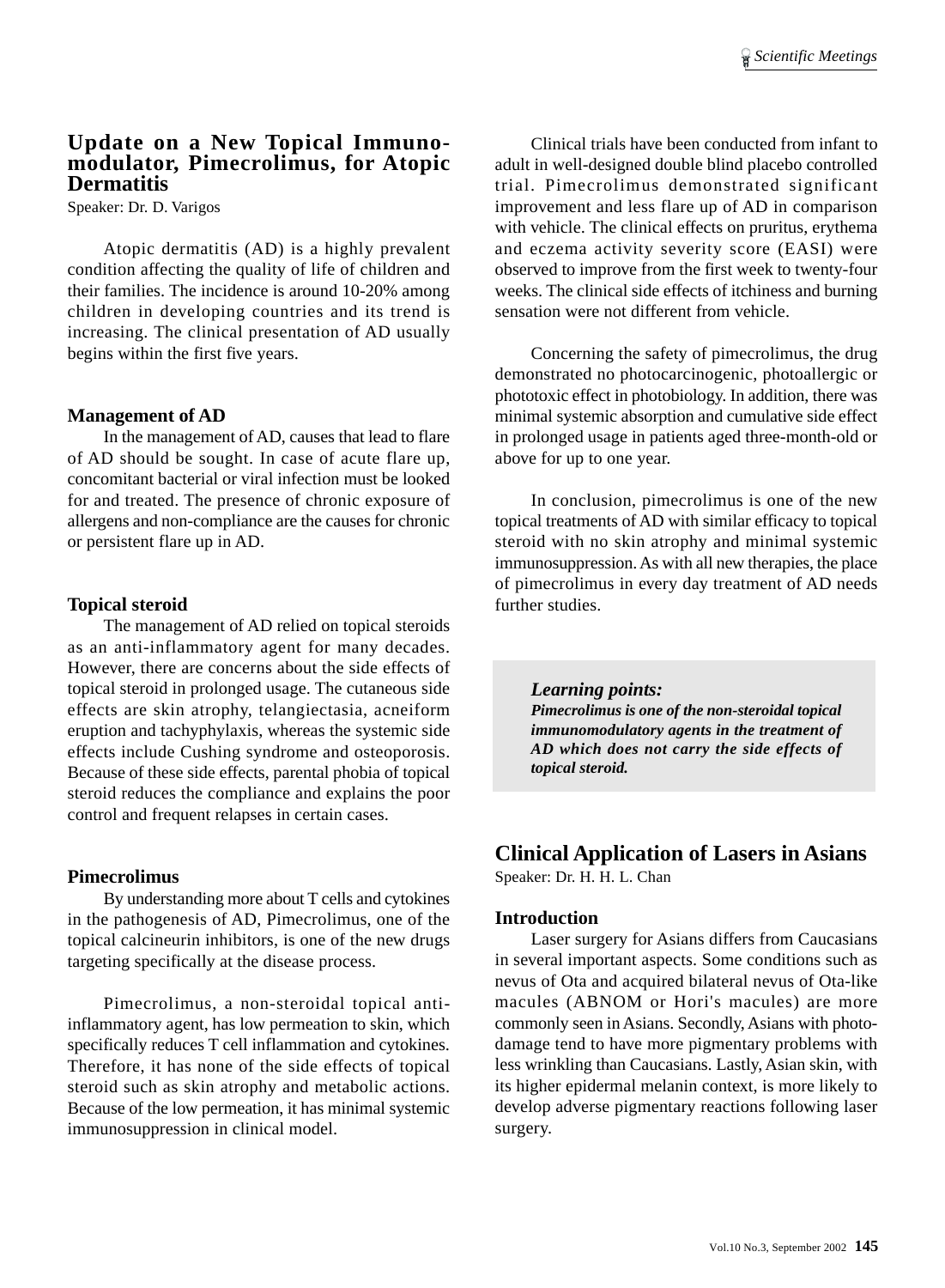### **Laser resurfacing and non-ablative skin rejuvenation**

Asians tend to experience much less wrinkling and therefore resurfacing is more commonly used for acne scars. Post-laser complications such as erythema and pigmentary changes are important issue to Asians. To avoid these complications long wavelength such as erbium-YAG laser is associated with less erythema and a lower risk of hyperpigmentation, and is particularly useful for Asians. Non-ablative rejuvenation has generated much interest. Given the potential adverse effects associated with traditional laser resurfacing in Asian patients, these non-ablative devices may be particular attractive to Asian. The speaker has been using both Intense Pulse Light (IPL) and 1320 nm cooltouch II to treat pitted scar in the central facial zone. The adverse effects of such complications were significantly lessened without any loss of efficacy. It is important to recheck the real time temperature monitoring frequently and lower the temperature when such area is treated. However, the long-term safety of non-ablative skin rejuvenation is still not yet established.

### **Nevus of Ota**

Nevus of Ota is common in Asians. Q-switched lasers have been used effectively in lightening of this condition with minimal adverse effects. Studies comparing the use of QS Alexandrite and QS Nd:YAG lasers found that most patients tolerated QS Alexandrite. However, QS Nd:YAG laser appeared to be more effective than QS Alex in the lightening of nevus of Ota after three or more laser treatment sessions. In addition, the speakers' group first published the recurrence of the original pigmentation in patient after complete laser-induced clearing. According to speaker's experience, the recurrence rate is ranged from 0.6% to 1.2%.

#### **Laser treatment of nevomelanocytic nevi**

The speaker frequently used laser to treat facial melanocytic nevus despite there is lack of long-term safety study. The potential deleterious effect of laser exposure is malignant transformation. The only longterm follow-up study was published in Japan reporting no histological evidence of malignant changes after eight years ruby laser treatment for congenital nevi. The speaker thought that it is the differences in the biological behaviour of melanocytes among patients from different ethnic origins. As most of the melanoma encountered among the Asian population tends to be acral in nature, the speaker would not use laser to treat any acral nevomelanocytic nevi.

*Learning points:*

*Laser surgery for Asian needs special precautions as they have higher epidermal melanin and more likely to develop adverse complications of pigmentary changes.*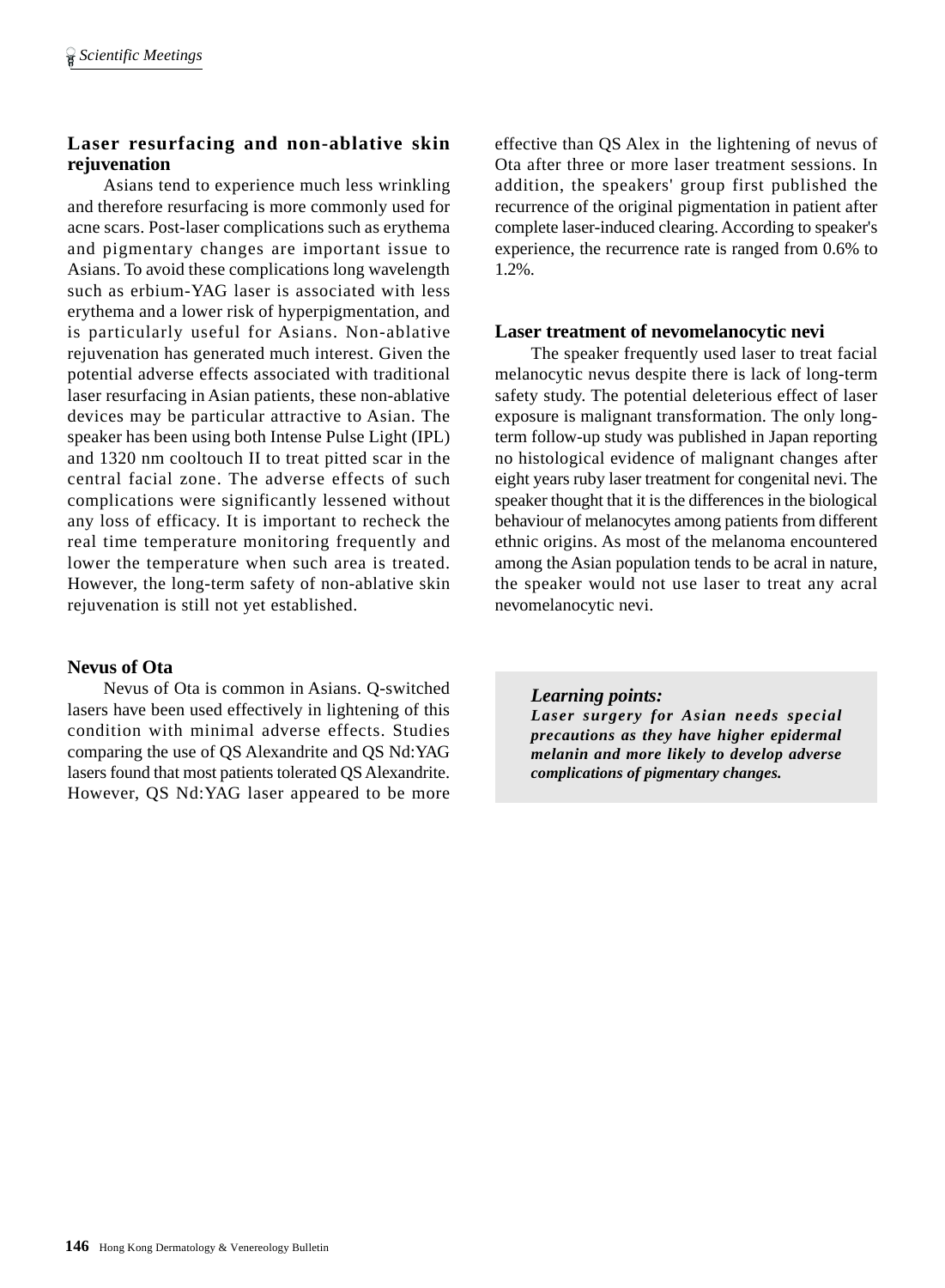# **The Versatility of the 1064 Long Pulse Nd:YAG: Permanent Hair Reduction, Vascular Lesions and Non-ablative Skin Therapy**

reported by Dr. K. K. Ho

| Date:<br>Venue:<br>Speaker:<br>Organizer: | 16 July, 2002<br>The Empire Hotel<br>Dr. A. Yi<br>Dept. of Medicine, HKU, HKSDV &<br>HK Society of Plastic & Reconstructive<br>Surgery |
|-------------------------------------------|----------------------------------------------------------------------------------------------------------------------------------------|
|                                           |                                                                                                                                        |

# **Laser Hair Removal on Asian Skin**

#### **Introduction**

Selective photothermolysis by laser in hair removal depends on the amount of light energy absorbed by the hair pigments in hair follicule and is converted into heat. Hence, the heat energy destroys the hair follicles permanently. In partial destruction, finer or lighter hair may occur in case of insufficient heat generation.

#### **Contraindications**

The absolute contraindications of laser hair removal are recent tan, white and gray hair, open sores and history of isotretinoin intake within six months. The relative contraindications are pregnancy, photosensitivity and pre-pubescence.

#### **Complications**

The complications of laser hair removal are pigmentary change, scabbing, folliculitis, scarring and skin irritation.

#### **Important aspects of hair removal by laser**

Wavelength, fluence, pulse duration, cooling mechanism, spot size and repetition rate are several important aspects of hair laser to be considered during treatment. As shorter wavelength is readily absorbed by epidermal skin pigment and causes complications, it is better to use a longer wavelength for Asian skin.

Longer wavelength such as 1064 nm has the advantage of deeper penetration to the targeted chromophore.

Fluence is the most importance factor in laser hair removal as insufficient energy is unable to destroy the hair follicles and may create finer and lighter hair. Finer and lighter hairs are difficult to treat due to the presence of less pigmented chromophore. Therefore adequate energy level must be delivered to the targeted hair follicles.

Variable pulse duration is used to treat different skin colour and coarseness of hair. As a general rule, darker and coarser hair needs longer pulse duration than finer hair.

The thermal conductivity of copper is 10 times greater than sapphire. Therefore CoolGlide's contact cooling mechanism using the copper tip is more effective in cooling down the epidermis and preventing epidermal damage.

Larger spot size of 10 mm is used to target the deep chromophore in dermis in order to overcome the problem of scattering. However, smaller spot size is used in the areas of brows, ears and nostrils.

As laser hair removal depends on the delivery of energy to pigmented hair follicle in order to destroy the germinal cells, the laser works better in black terminal anagen hair. Laser hair removal, in addition, needs repeat treatment. Table 1 demonstrates the growth cycles of hair in months located on different area of body.

**Table 1.** Growth cycles of hair (months)

| Location      | Anagen  | <b>Telogen</b> | <b>Total</b> |
|---------------|---------|----------------|--------------|
| Back          | $3-6$   | $3-6$          | $6-12$       |
| Axilla        | $3-4$   | $2 - 3$        | $5 - 7$      |
| <b>Bikini</b> | $2 - 3$ | $3 - 4$        | $5 - 7$      |
| Thigh         | $3-6$   | $3-6$          | $6 - 12$     |
| Calf          | $4 - 5$ | $3-4$          | $7-9$        |